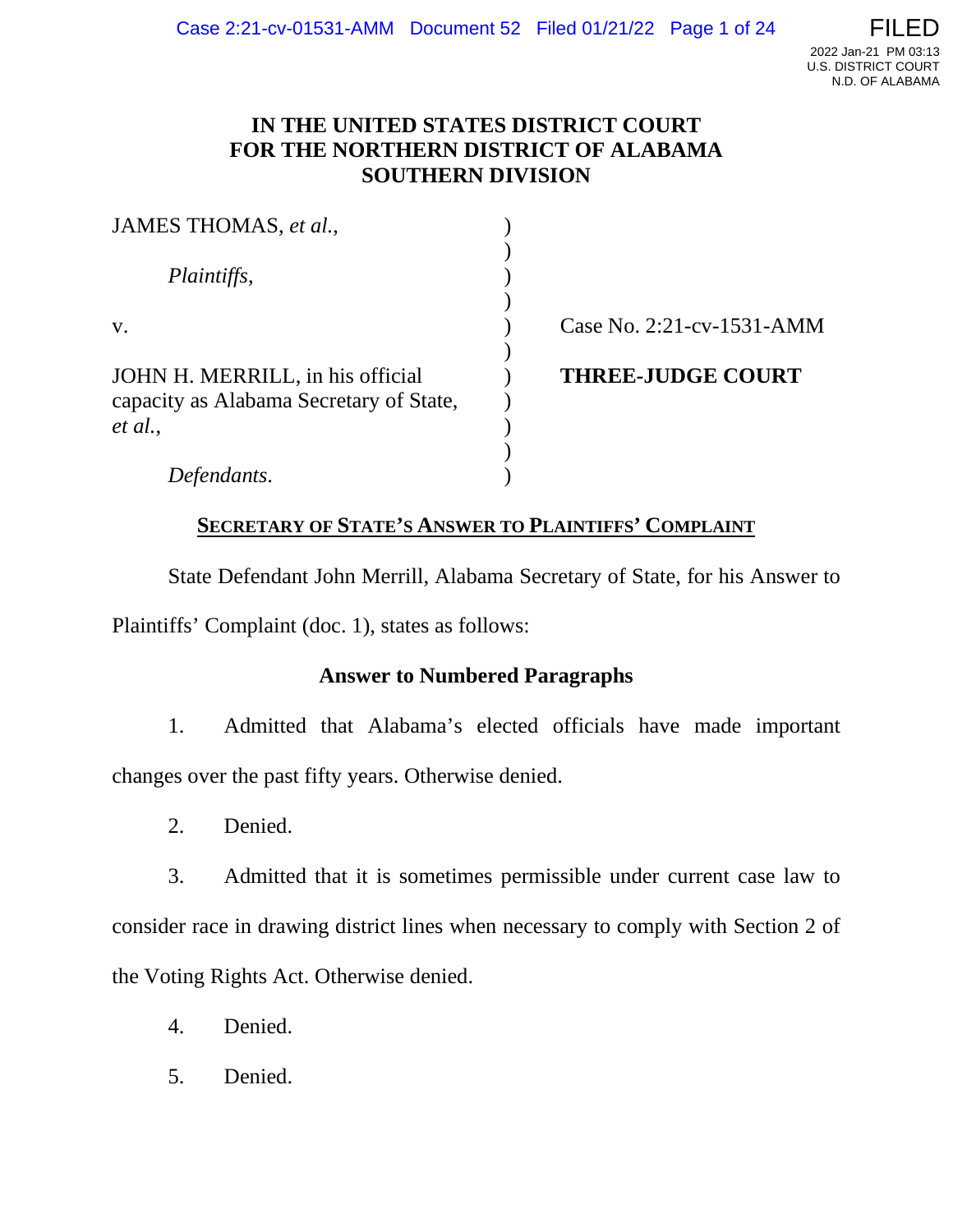6. State Defendant does not contest this Court's jurisdiction.

7. Admitted that this Court has such authority generally. Denied that Plaintiffs are entitled to such relief.

8. State Defendant does not contest this Court's personal jurisdiction over him.

9. Admitted.

10. State Defendant waives any objection to venue in this District for purposes of challenges to Alabama's 2021 State House and Senate districts.

11. State Defendant lacks sufficient information to admit or deny allegations concerning Plaintiff's residence and voter registration status and thus denies. Otherwise denied.

12. State Defendant lacks sufficient information to admit or deny allegations concerning Plaintiff's residence and voter registration status and thus denies. Otherwise denied.

13. State Defendant lacks sufficient information to admit or deny allegations concerning Plaintiff's residence and voter registration status and thus denies. Otherwise denied.

14. State Defendant lacks sufficient information to admit or deny allegations concerning Plaintiff's residence and voter registration status and thus denies. Otherwise denied.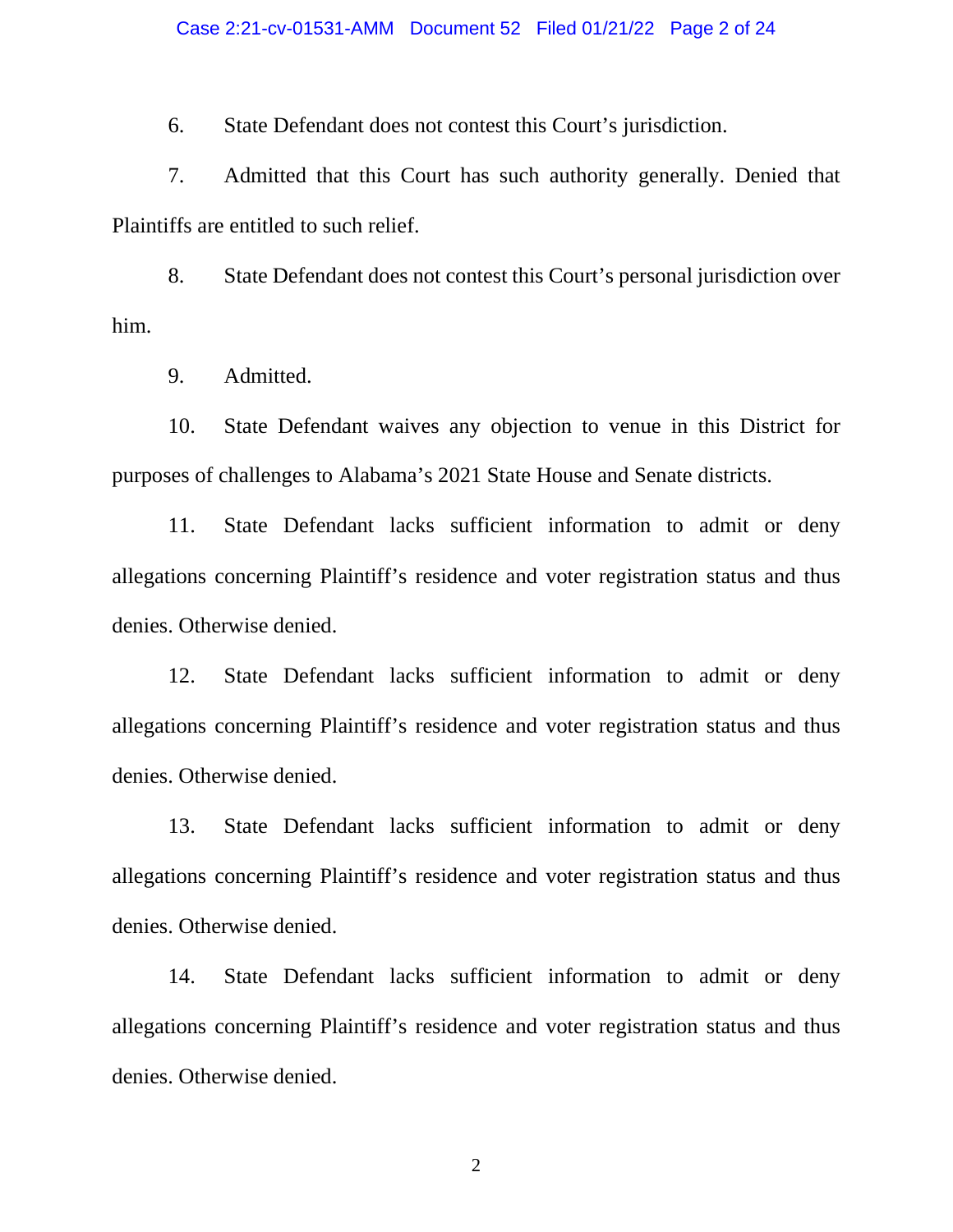15. Admitted that GBM describes itself as such. Otherwise, State Defendant lacks sufficient information to admit or deny the allegations and thus denies.

16. State Defendant lacks sufficient information to admit or deny the allegation about communications with "members" and thus denies. Admitted that "GBM actively opposes state laws, policies, and practices that" it contends "result in the exclusion of vulnerable groups or individuals from the democratic process." Denied that the 2021 House or Senate Plans exclude anyone from the democratic process. Otherwise admitted that GBM describes itself as such.

17. Admitted that GBM calls its donors "members." State Defendant reserves the right to contest whether GBM has members for purposes of standing. Denied that GBM's "members" live in unconstitutionally racially gerrymandered districts. State Defendant lacks sufficient information to admit or deny the other allegations and thus denies.

18. Admitted that the Alabama NAACP is the Alabama conference of the National Association for the Advancement of Colored People, Inc. Admitted that the Alabama NAACP is the oldest civil rights organization in Alabama and describes itself as one of the most significant in Alabama. State Defendant lacks sufficient information to admit or deny the allegations that the Alabama NAACP works to ensure the political, education, social, economic equality of black Americans and all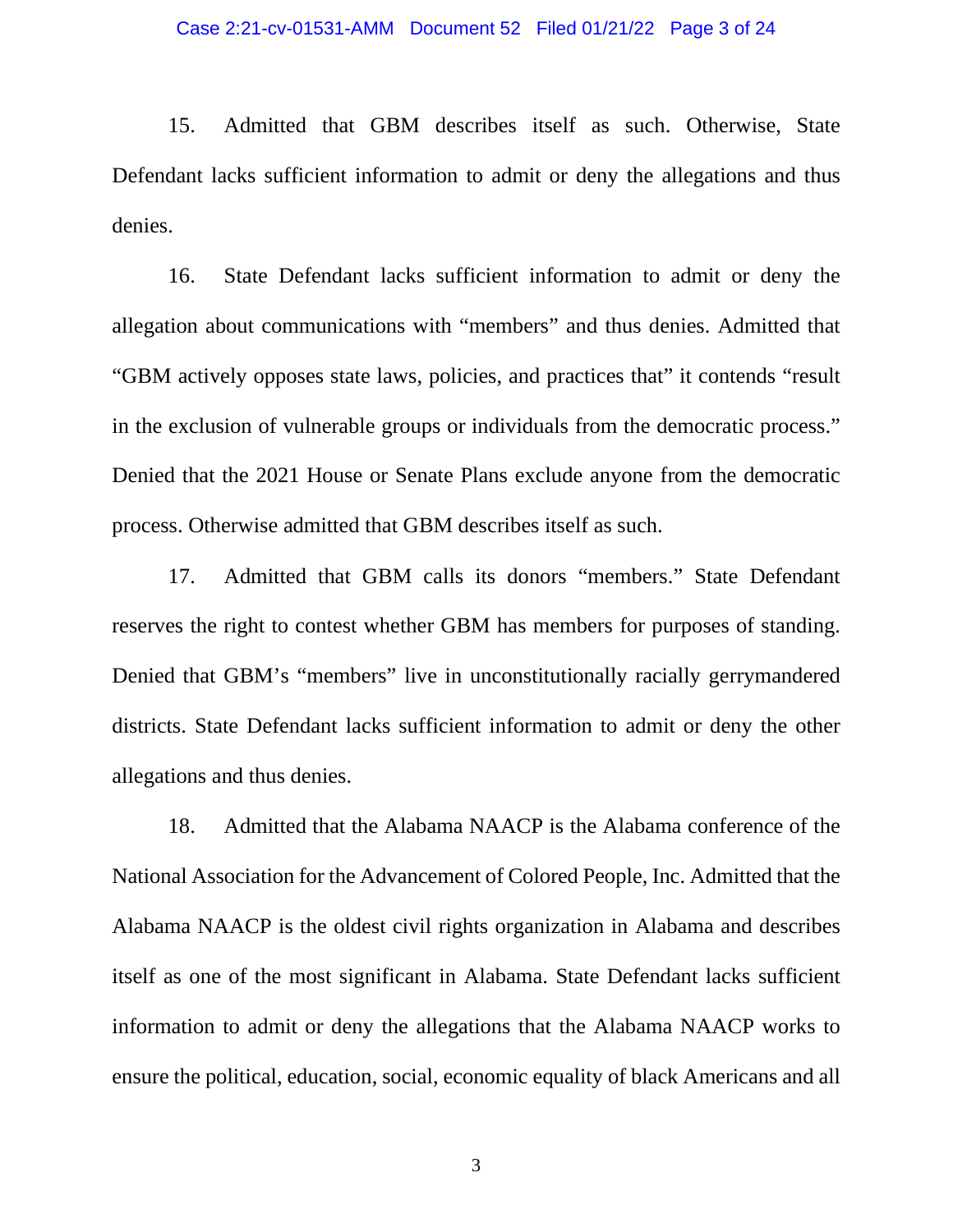#### Case 2:21-cv-01531-AMM Document 52 Filed 01/21/22 Page 4 of 24

other Americans and that the two central goals of the Alabama NAACP are to eliminate racial discrimination in the democratic process and to enforce federal laws and constitutional provisions securing voting rights and thus denies. Admitted that the Alabama NAACP works to advance its vision of political, educational, social, and economic equality of black Americans and all other Americans and that Alabama NAACP regularly engages in efforts to register and educate voters and encourage black people to engage in the political process by turning out to vote on Election Day. Admitted that the Alabama NAACP has participated in lawsuits regarding voting.

19. Denied that the Alabama NAACP has members who live in unconstitutionally racially gerrymandered districts. State Defendant lacks sufficient information to admit or deny the other allegations and thus denies.

- 20. Admitted.
- 21. Admitted.

22. Denied that Defendants Sen. McClendon or Rep. Pringle prepared or developed redistricting plans or will prepare or develop redistricting plans if this Court orders the State to redraw the 2021 Senate and House Plans. Otherwise admitted.

23. The first sentence is admitted. No response is required to the second sentence.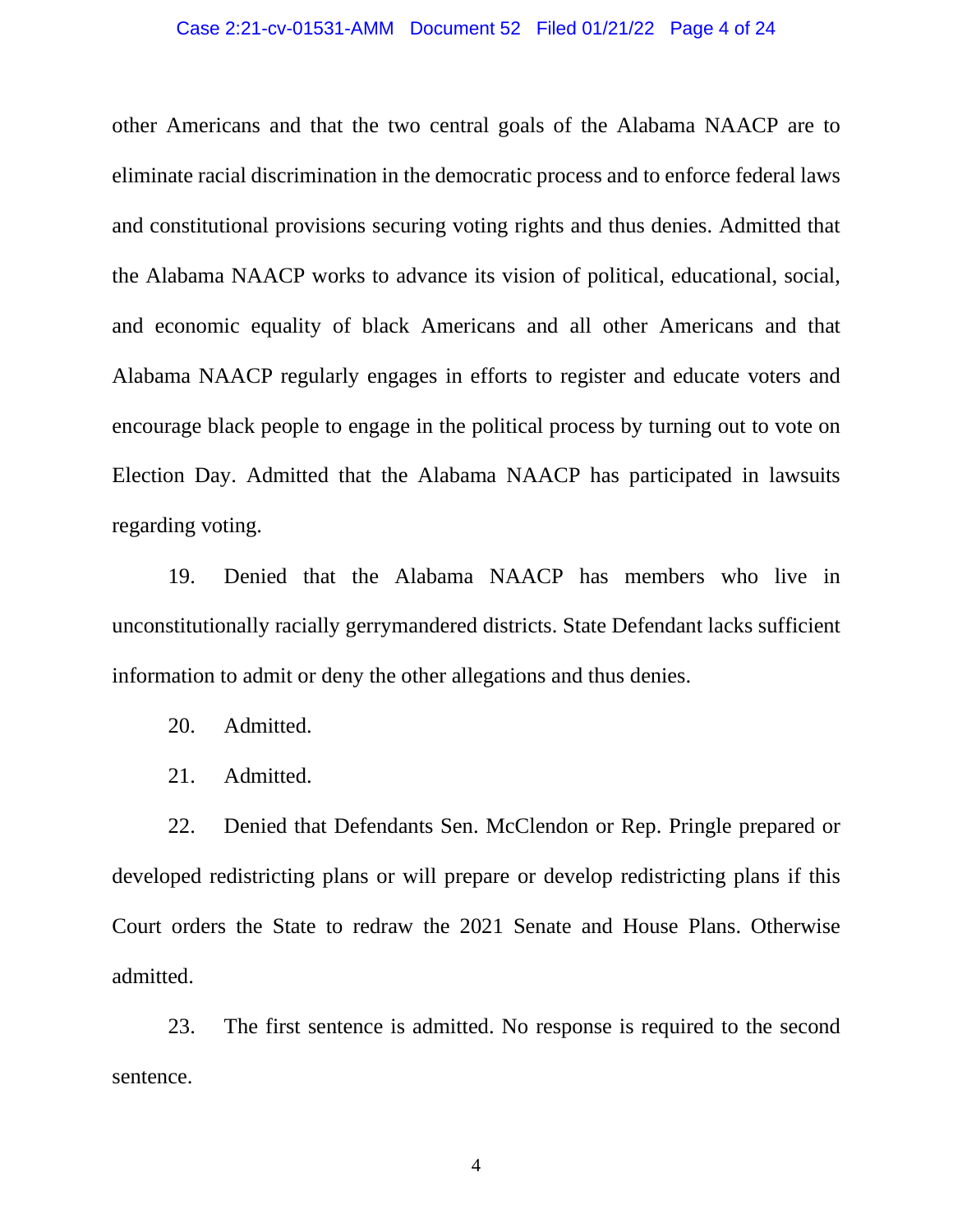24. Admitted that—six decades ago—the Alabama Legislature had failed to redistrict itself and that the Supreme Court in *Reynolds v. Sims* declared that Alabama's legislative maps violated the one-person, one-vote requirement.

25. Admitted.

26. Admitted that the United States Department of Justice denied preclearance; averred that the letter speaks for itself. Otherwise admitted.

27. Admitted.

28. Admitted.

29. Denied that many of the unconstitutional districts had black population shares far higher than necessary. Otherwise admitted.

30. Denied that the remedial plans were used in 2020. Otherwise admitted.

31. Admitted.

32. The constitutional provisions and court decisions speak for themselves, and no response is required to allegations of law. To the extent a response is required, State Defendant admits that the Alabama Constitution requires districts that are contiguous but denies that any "whole-county proviso" continues to apply.

33. Admitted that county delegations have historically played a prominent role in the passage of local laws. Otherwise denied.

34. Admitted.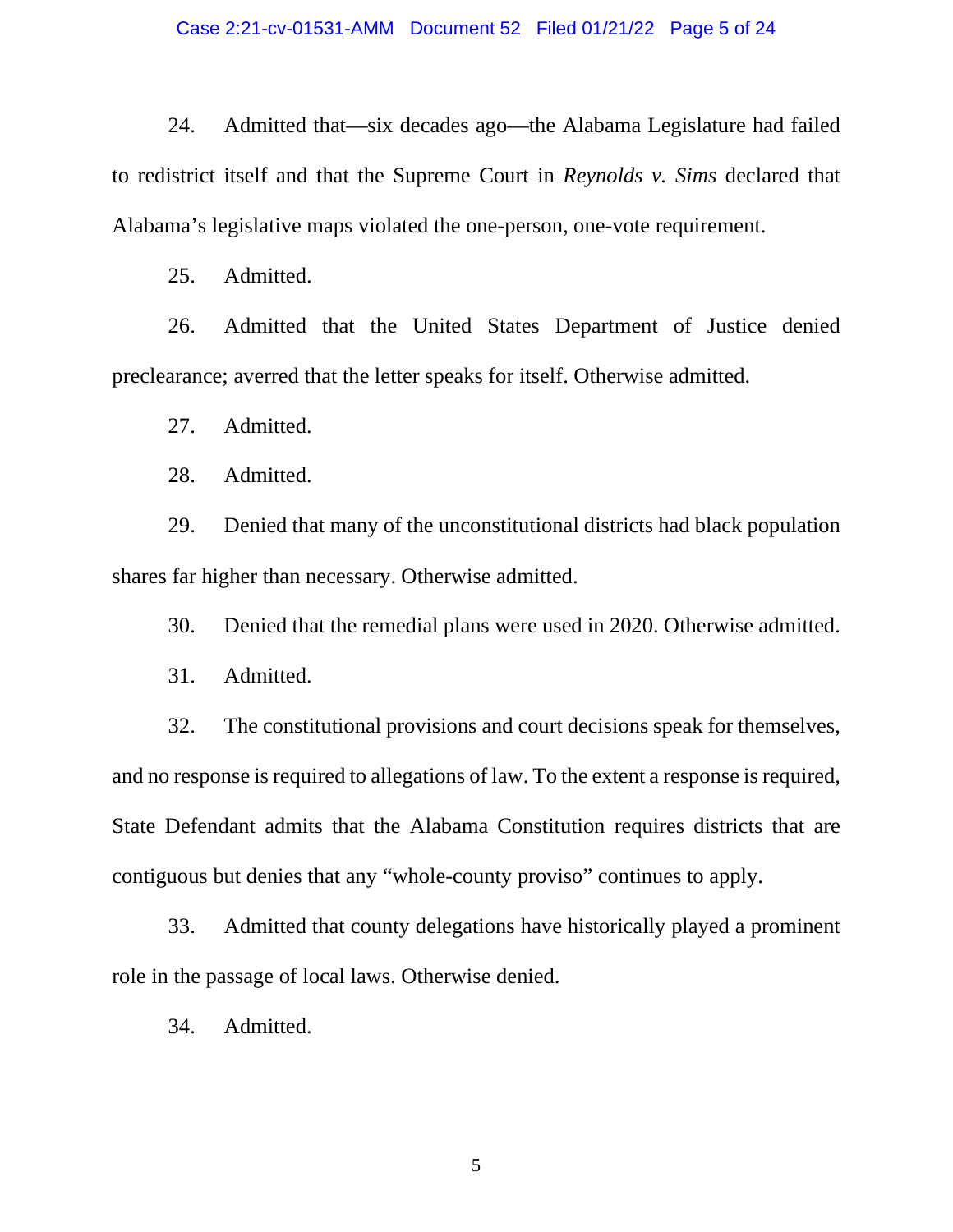#### Case 2:21-cv-01531-AMM Document 52 Filed 01/21/22 Page 6 of 24

35. Admitted that Plaintiffs have quoted portions of the Redistricting Guidelines. Otherwise denied.

36. Admitted.

37. Admitted that Plaintiffs have summarized or paraphrased portions of the Redistricting Guidelines and that the Redistricting Guidelines at "i" require compliance with eight listed criteria. Paragraph 37(e) is denied; the relevant portion of the Redistricting Guidelines provides that "[e]very part of every district shall be contiguous with every other part of the district." Further denied that the mere order in which the Redistricting Guidelines present certain redistricting principles indicates a preference for one or some over others.

38. Admitted that Plaintiffs have summarized or paraphrased portions of the Redistricting Guidelines. Denied that the mere order in which the Redistricting Guidelines present certain redistricting principles indicates a preference for one or some over others.

39. Admitted.

40. Admitted that Plaintiffs have accurately recounted the results of the 2020 Census listed in this paragraph. State Defendant lacks sufficient information to admit or deny the other allegations and thus denies.

41. Denied. Averred that some preliminary work on redistricting began before the census data was released.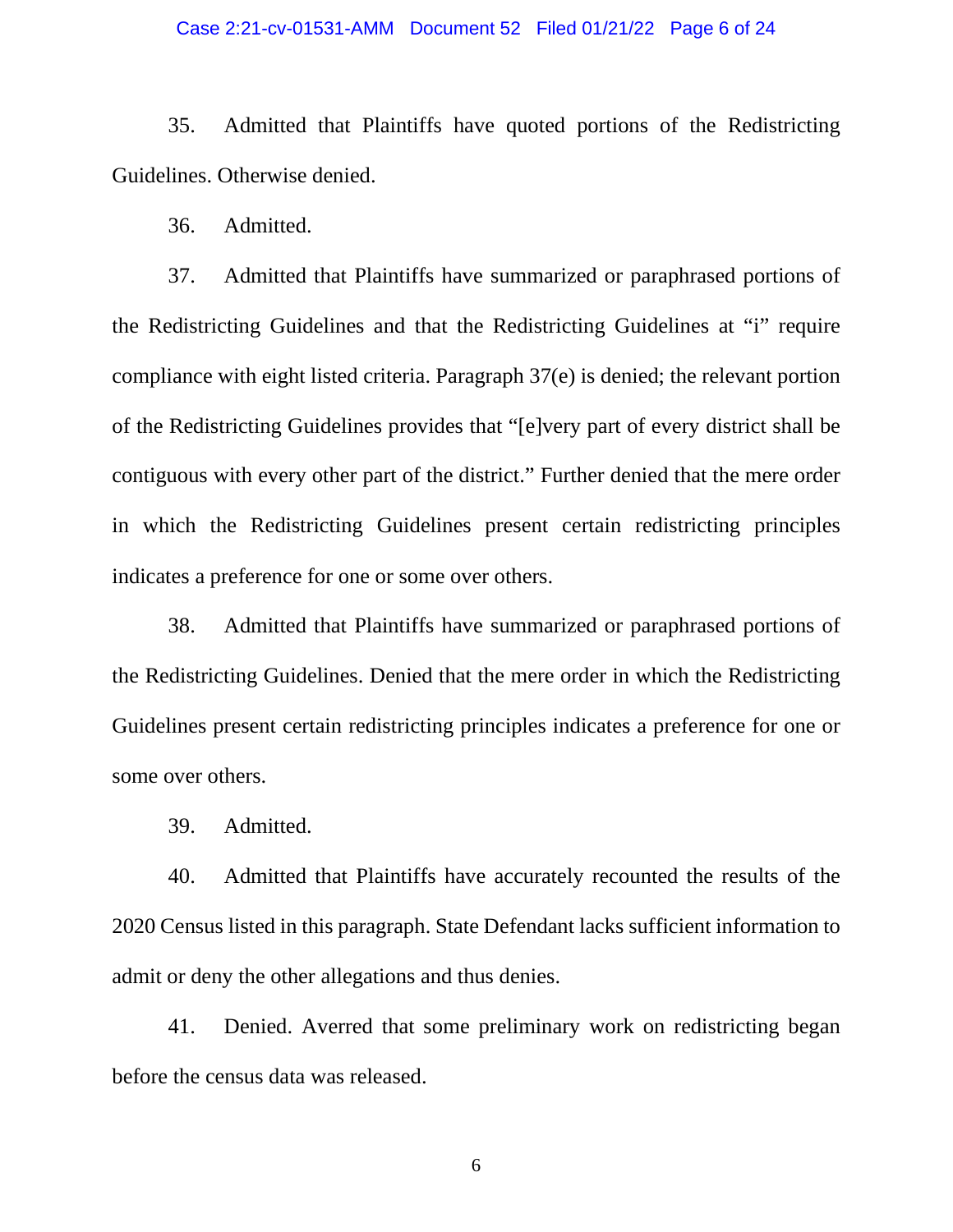### 42. Admitted.

43. Admitted that the Redistricting Guidelines provide that "[a]ll meetings . . . will be open to the public," that "[a]ll interested persons are encouraged to appear before the Reapportionment Committee and to give their comments and input regarding legislative redistricting, and that "[r]easonable opportunity will be given to such persons, consistent with the criteria herein established, to present plans or amendments [sic] redistricting plans to the Reapportionment Committee, if desired, unless such plans or amendments fail to meet the minimal criteria herein established." Otherwise denied.

44. Admitted that between September 1, 2021 and September 16, 2021 the Legislature held twenty-eight public meetings across the State. Admitted that the meetings started between 9 A.M. and 4 P.M., with the exception of a meeting at the Statehouse, which began at 6 P.M. Averred that some or all of these meetings were virtually accessible. Averred that the public meetings occurred after the Census Bureau released the results of the 2020 Census (thereby making clear the ideal district population and which districts needed gain or lose population) and before any proposed maps were drawn.

45. Admitted that the public hearings allowed the public to have input in the redistricting process, for instance by offering suggestions for how the lines should be drawn. Further admitted that an article on al.com reports: "'There won't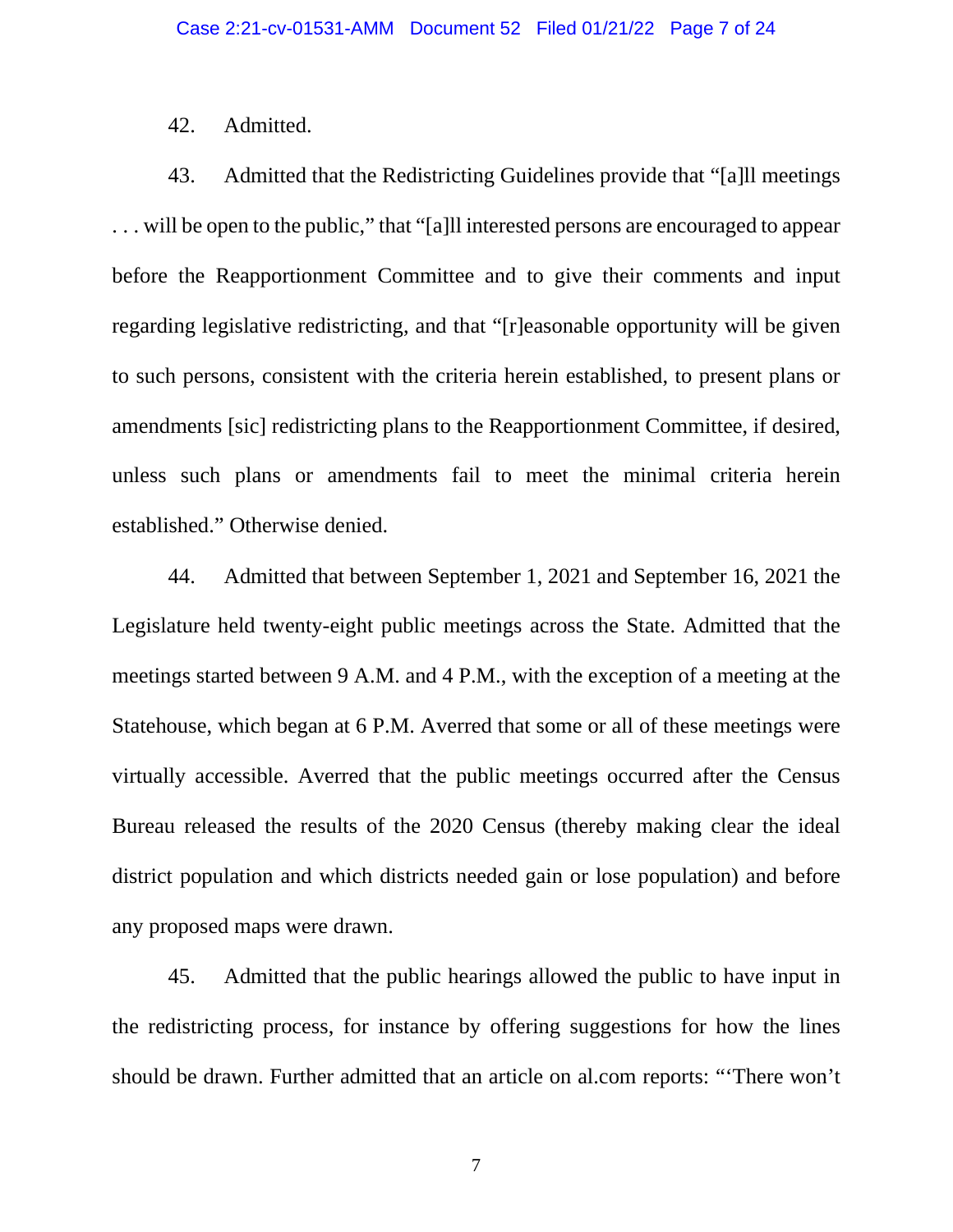#### Case 2:21-cv-01531-AMM Document 52 Filed 01/21/22 Page 8 of 24

be any surprises for the candidates or for the voters,' McClendon said. 'There will be some changes, obviously, there will have to be as people shift around. But they'll be recognizable.'" Otherwise denied.

46. Admitted that the Alabama NAACP and GBM sent a letter describing their views of the State's legal obligations. Otherwise denied.

47. Admitted.

48. Denied that the Reapportionment Committee's first public meeting of the cycle was in October 2021. Admitted that the proposed maps were officially released at the Reapportionment Committee meeting on October 26, 2021. Admitted that Rep. England published the proposed maps on Twitter one day prior. Admitted that the Chairs of the Reapportionment Committee and/or the Committee's mapdrawer met with each incumbent legislator or his or her staff who wanted to meet with them. Averred that, in addition to drawing the Alabama Senate and Alabama House plans, plans for Alabama's Congressional delegation and the State Board of Education all had to be drawn during the same time period—after the release of Census data and in time to meet various statutory deadlines.

49. Admitted that Mr. Walker has represented the Reapportionment Committee for at least 25 years. Averred that the *Alabama Legislative Black Caucus*  decision speaks for itself. Denied that there is any requirement to perform a "racially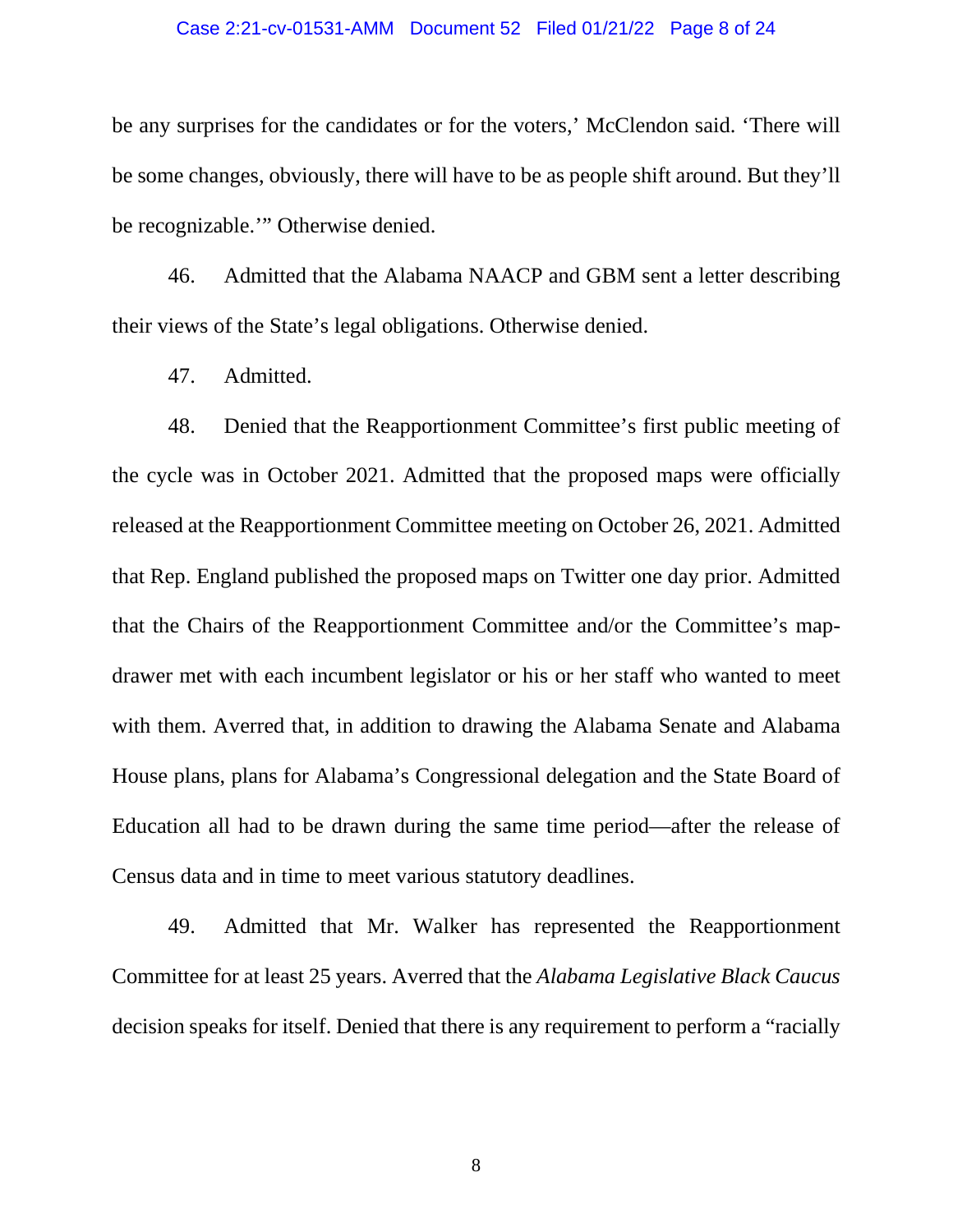#### Case 2:21-cv-01531-AMM Document 52 Filed 01/21/22 Page 9 of 24

polarized voting analysis" on each district. Otherwise, State Defendant lacks sufficient information to admit or deny the allegations and thus denies.

50. Admitted and averred that voting on the motion was also along party lines.

51. Denied that the lack of a racial polarization study for Congressional District 7 is illustrative or relevant to these proceedings. Otherwise, State Defendant lacks sufficient information to admit or deny the allegations and thus denies.

52. State Defendant lacks sufficient information to admit or deny the allegations and thus denies.

53. State Defendant lacks sufficient information to admit or deny the allegations and thus denies.

54. Admitted that the plans were passed out of committee and that votes were along racial lines. Averred that the votes were also along party lines.

55. Admitted.

56. Admitted.

57. Admitted.

58. Admitted that each Senate district's population deviation was no more than plus or minus 5% from ideal. Admitted that the Senate map contains nineteen split counties. Otherwise, State Defendant lacks sufficient information to admit or deny the allegations and thus denies.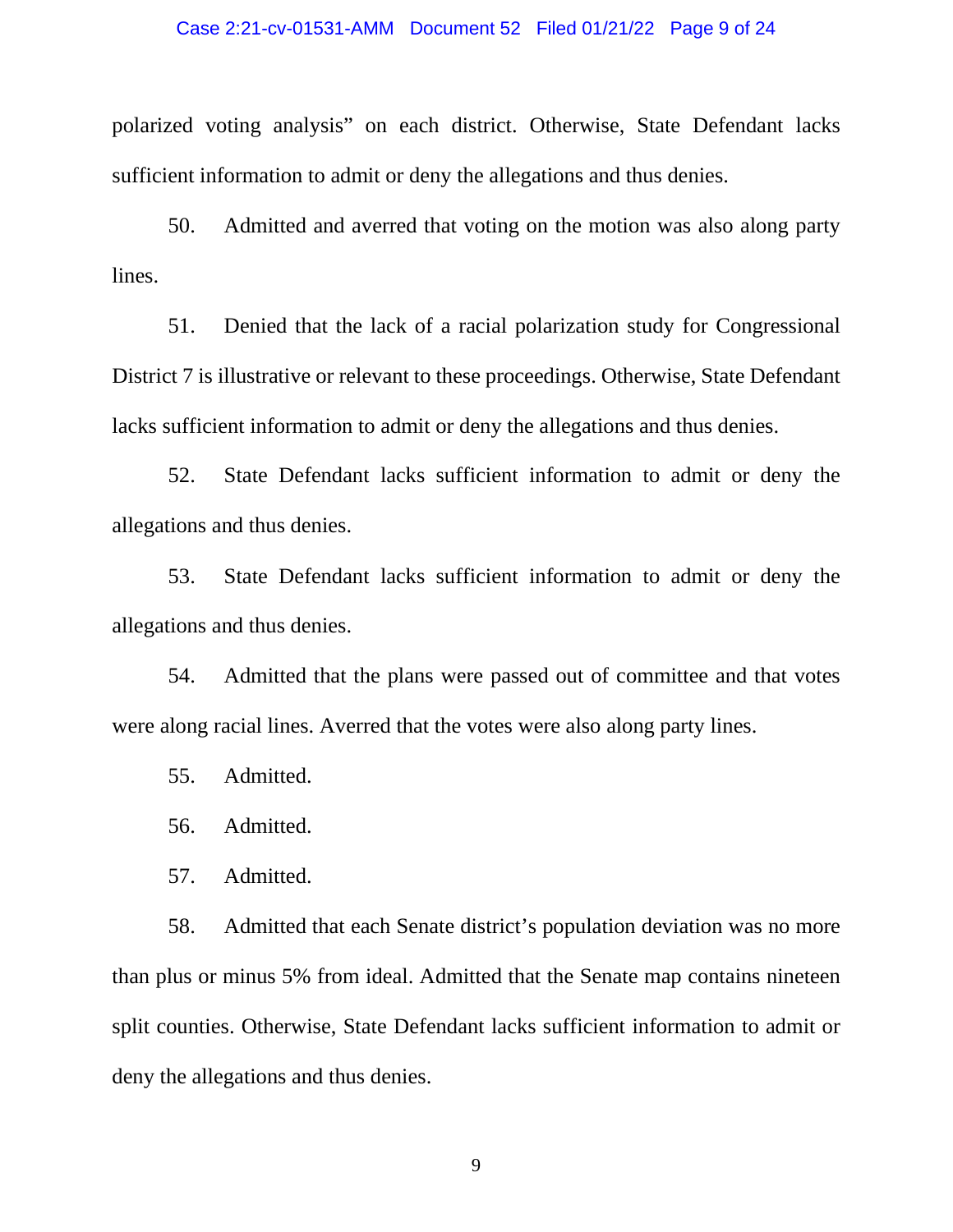#### Case 2:21-cv-01531-AMM Document 52 Filed 01/21/22 Page 10 of 24

59. State Defendant lacks sufficient information to admit or deny the allegations and thus denies.

60. State Defendant lacks sufficient information to admit or deny the allegations and thus denies.

61. State Defendant lacks sufficient information to admit or deny the allegations and thus denies.

62. State Defendant lacks sufficient information to admit or deny the allegations and thus denies.

63. State Defendant lacks sufficient information to admit or deny the allegations and thus denies.

64. State Defendant lacks sufficient information to admit or deny the allegations and thus denies.

65. State Defendant lacks sufficient information to admit or deny the allegations and thus denies.

66. Denied that no racial polarization analyses were conducted. Otherwise admitted.

67. Admitted that the full Senate considered the State Senate map on November 1. Otherwise, State Defendant lacks sufficient information to admit or deny the allegations and thus denies.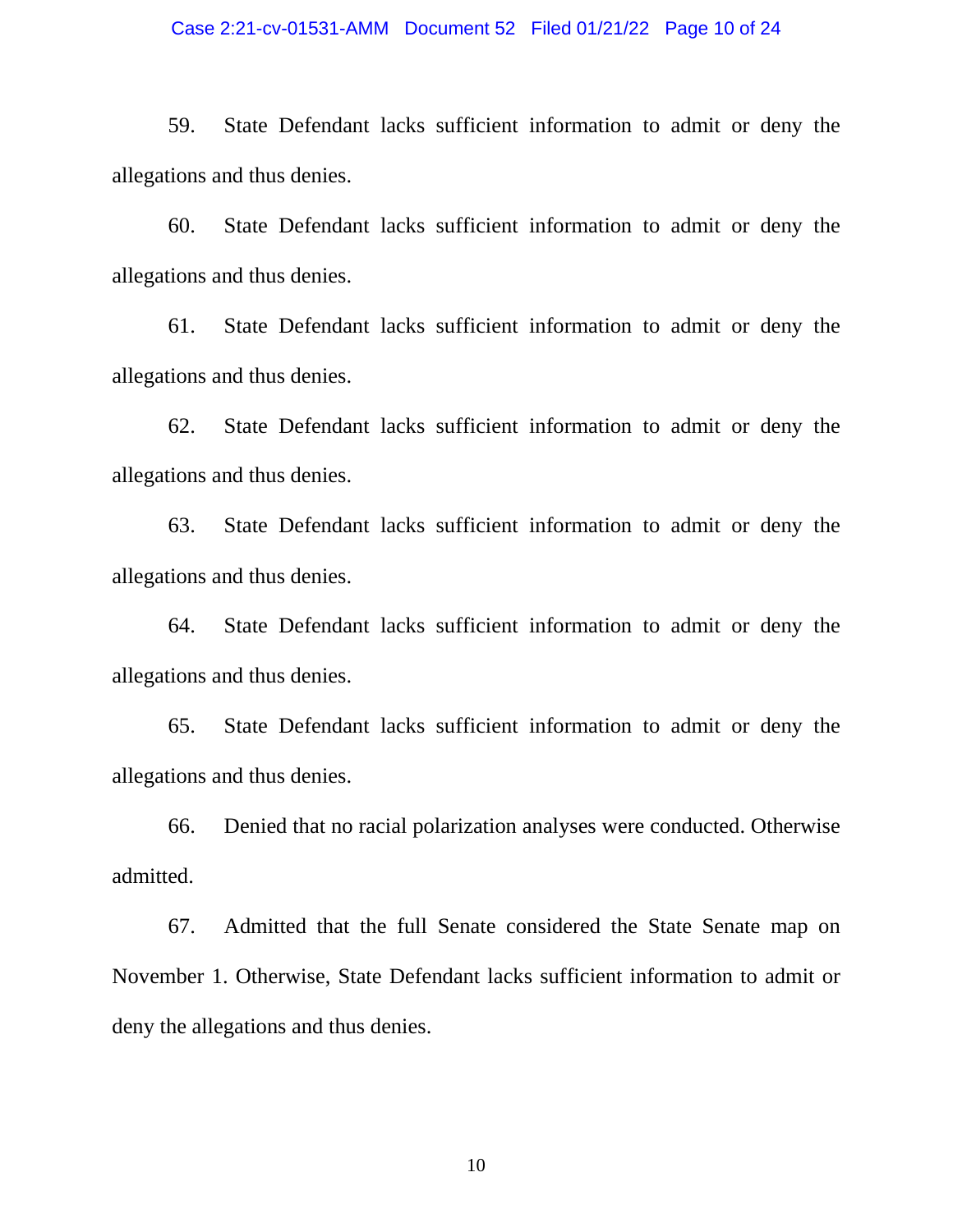## Case 2:21-cv-01531-AMM Document 52 Filed 01/21/22 Page 11 of 24

68. State Defendant lacks sufficient information to admit or deny the allegations and thus denies.

69. State Defendant lacks sufficient information to admit or deny the allegations and thus denies.

70. Admitted.

71. State Defendant lacks sufficient information to admit or deny the allegations and thus denies.

72. Admitted.

73. Admitted.

74. State Defendant lacks sufficient information to admit or deny the allegations and thus denies.

75. State Defendant lacks sufficient information to admit or deny the allegations and thus denies. Denied that any such criticisms are valid.

76. Admitted.

77. Admitted that the full Senate considered the House Map the next day.

Otherwise, State Defendant lacks sufficient information to admit or deny the allegations and thus denies.

78. State Defendant lacks sufficient information to admit or deny the allegations and thus denies.

79. Admitted.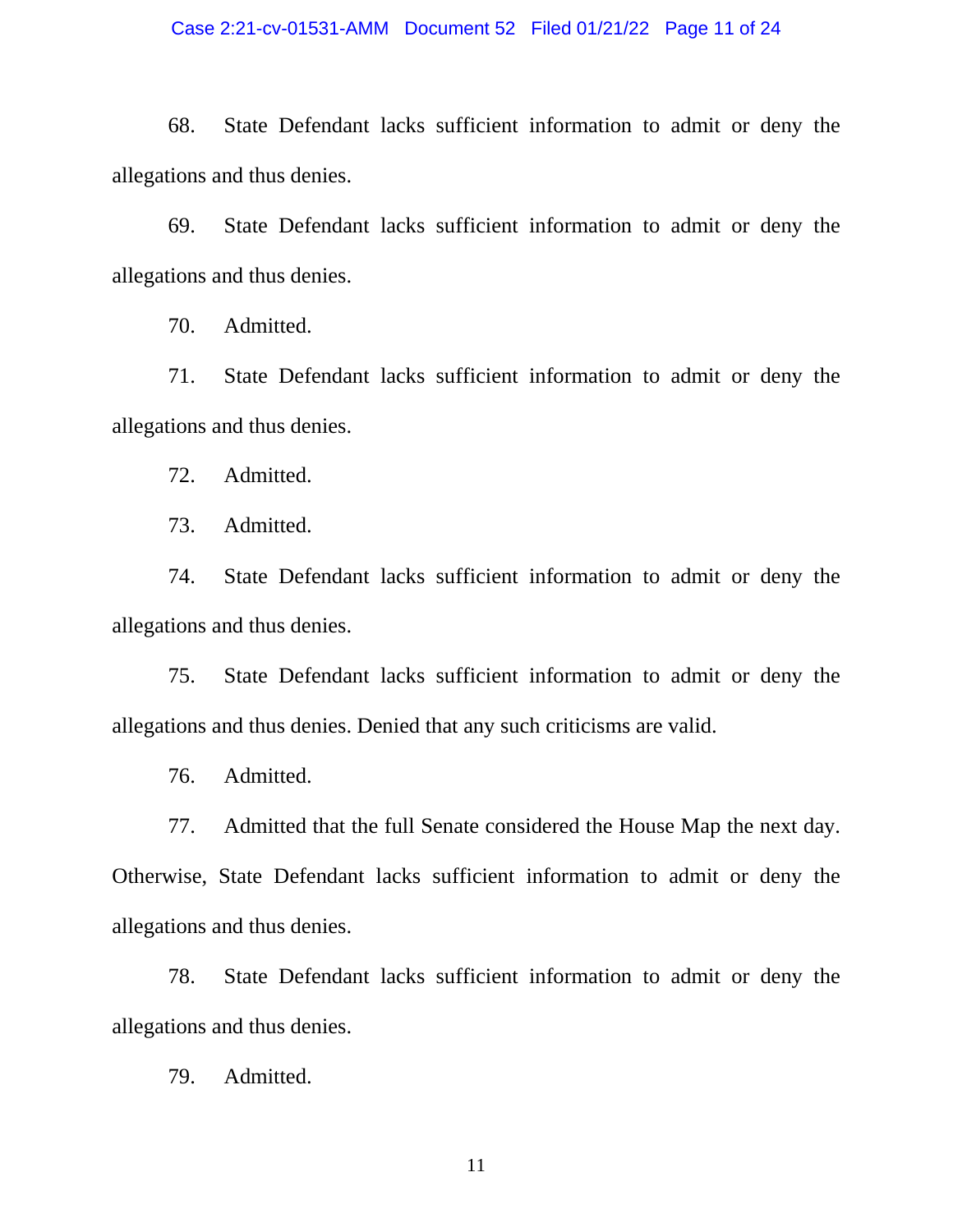80. Admitted.

81. Admitted.

82. This conclusory paragraph is denied.

83. Admitted that Senate District 7 lies within lies Madison County. Otherwise denied.

84. Denied.

85. Denied.

86. This conclusory paragraph is denied.

87. This conclusory paragraph is denied.

88. Admitted that Senate District 25 covers parts of Elmore and Montgomery counties and all of Crenshaw County. State Defendant lacks sufficient information to add or deny the allegation about the district's BVAP and thus denies. Otherwise denied.

89. State Defendant lacks sufficient information to add or deny the allegation about the district's BVAP and thus denies. Otherwise denied.

90. Denied.

91. The first sentence is a conclusory allegation, which is denied. With respect to the allegations concerning an "effectiveness analysis," which Plaintiffs have not attached to the complaint or otherwise provided, the State Defendant lacks sufficient information to admit or deny the allegations and thus denies. Averred that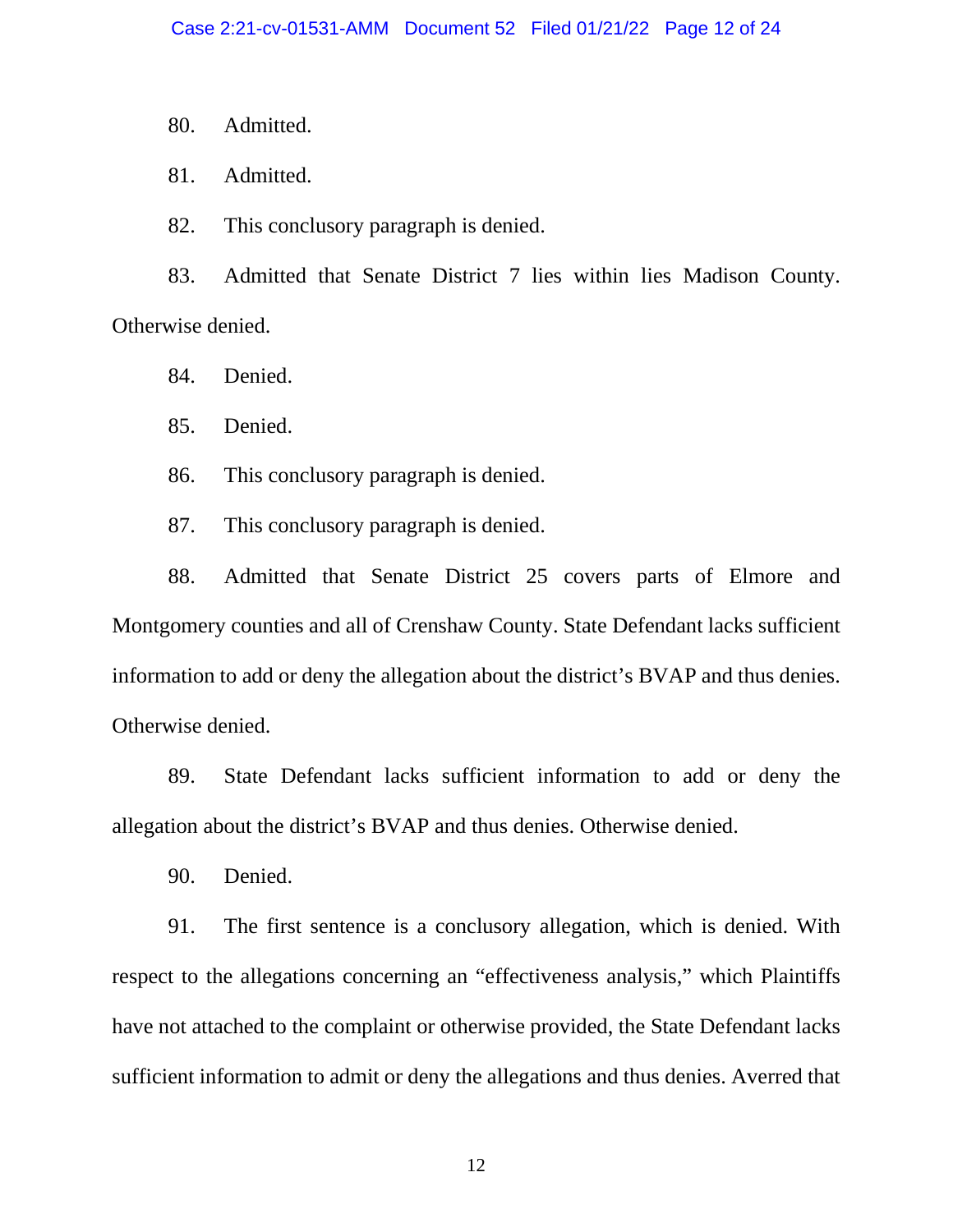#### Case 2:21-cv-01531-AMM Document 52 Filed 01/21/22 Page 13 of 24

"the Constitution does not place an affirmative obligation upon the legislature to avoid creating districts that turn out to be heavily, even majority, minority. It simply imposes an obligation not to create such districts for predominantly racial, as opposed to political or traditional, districting motivations." *Easley v. Cromartie*, 532 U.S. 234, 249 (2001). Otherwise denied.

92. This conclusory paragraph is denied.

93. Admitted that Senate District 33 covers parts of Mobile and Baldwin counties. Otherwise denied.

94. The first sentence is a conclusory allegation, which is denied. With respect to the allegations concerning an "effectiveness analysis," which Plaintiffs have not attached to the complaint or otherwise provided, the State Defendant lacks sufficient information to admit or deny the allegations and thus denies. Averred that "the Constitution does not place an affirmative obligation upon the legislature to avoid creating districts that turn out to be heavily, even majority, minority. It simply imposes an obligation not to create such districts for predominantly racial, as opposed to political or traditional, districting motivations." *Easley v. Cromartie*, 532 U.S. 234, 249 (2001). Otherwise denied.

- 95. This conclusory paragraph is denied.
- 96. Denied.
- 97. Denied.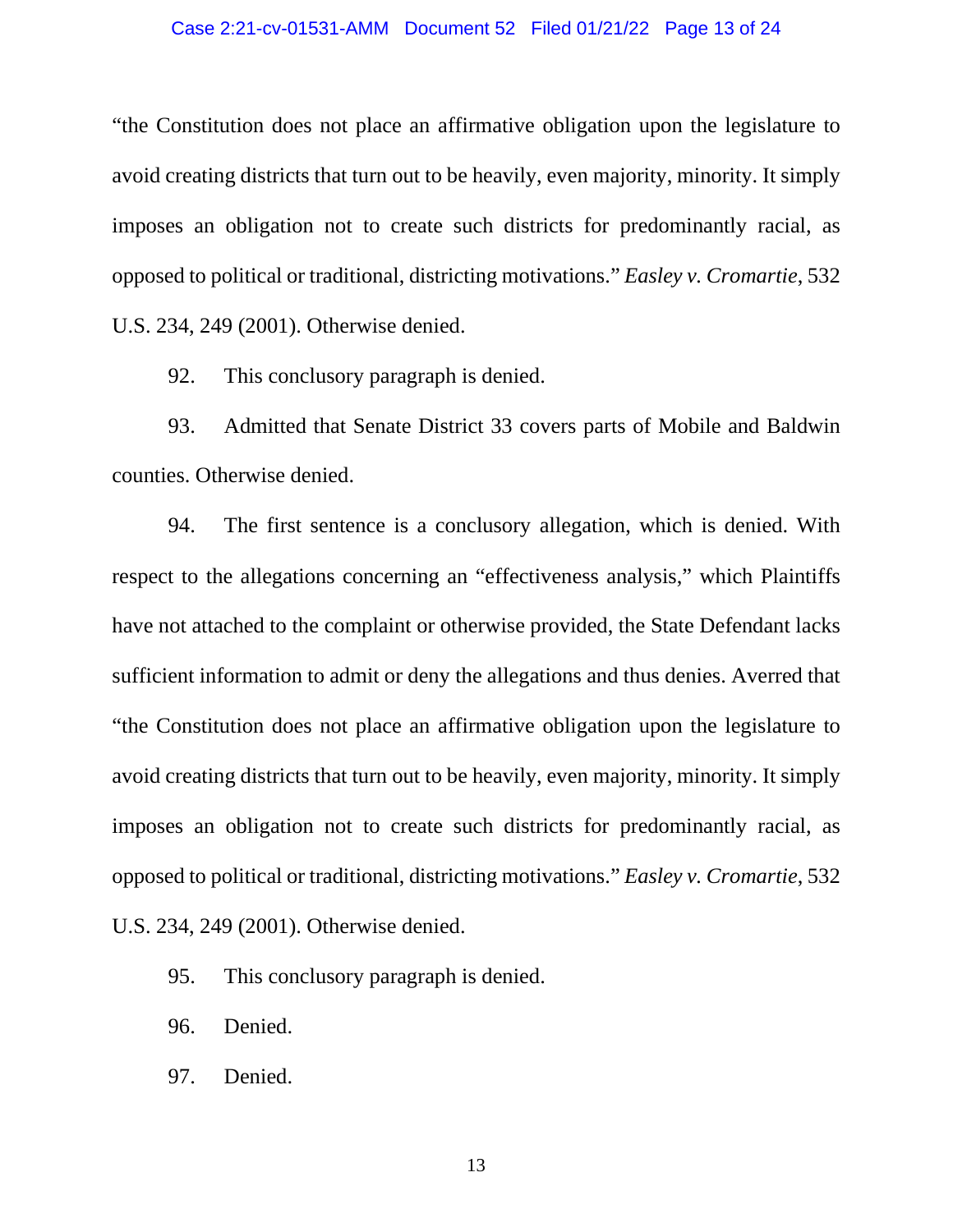98. Denied.

99. Denied.

100. The first sentence is a conclusory allegation, which is denied. Otherwise denied.

101. The first sentence is a conclusory allegation, which is denied. Otherwise denied.

102. Denied.

103. Denied.

104. The first clause of the first sentence is a conclusory allegation, which is denied. Otherwise denied.

105. This paragraph is conclusory. To the extent that Plaintiffs rely on an "effectiveness analysis," which Plaintiffs have not attached to the complaint or otherwise provided, the Defendant lacks sufficient information to admit or deny the allegations and thus denies. Averred that "the Constitution does not place an affirmative obligation upon the legislature to avoid creating districts that turn out to be heavily, even majority, minority. It simply imposes an obligation not to create such districts for predominantly racial, as opposed to political or traditional, districting motivations." *Easley v. Cromartie*, 532 U.S. 234, 249 (2001). State Defendant lacks sufficient information to add or deny the allegation about the district's BVAP and thus denies. Otherwise denied.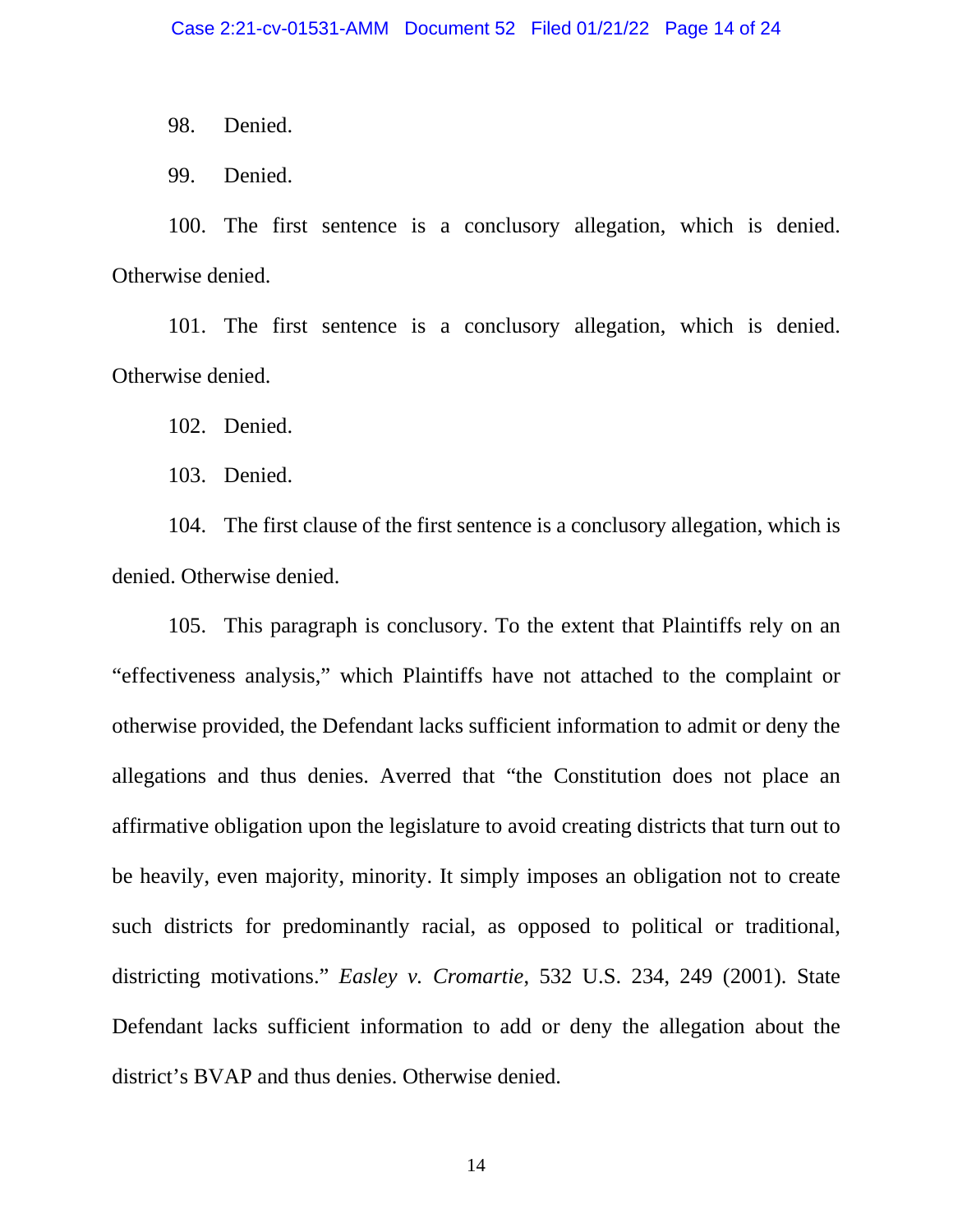106. This conclusory paragraph is denied.

107. State Defendant lacks sufficient information to add or deny the allegation about the districts' BVAP percentages and thus denies. Otherwise denied.

108. State Defendant lacks sufficient information to add or deny the allegations and thus denies. Otherwise denied.

109. This conclusory paragraph is denied.

110. The first clause of the first sentence is a conclusory allegation, which is denied. Otherwise denied.

111. Denied.

112. This paragraph is conclusory. To the extent that Plaintiffs rely on an "effectiveness analysis," which Plaintiffs have not attached to the complaint or otherwise provided, the Defendant lacks sufficient information to admit or deny the allegations and thus denies. Averred that "the Constitution does not place an affirmative obligation upon the legislature to avoid creating districts that turn out to be heavily, even majority, minority. It simply imposes an obligation not to create such districts for predominantly racial, as opposed to political or traditional, districting motivations." *Easley v. Cromartie*, 532 U.S. 234, 249 (2001). Otherwise denied.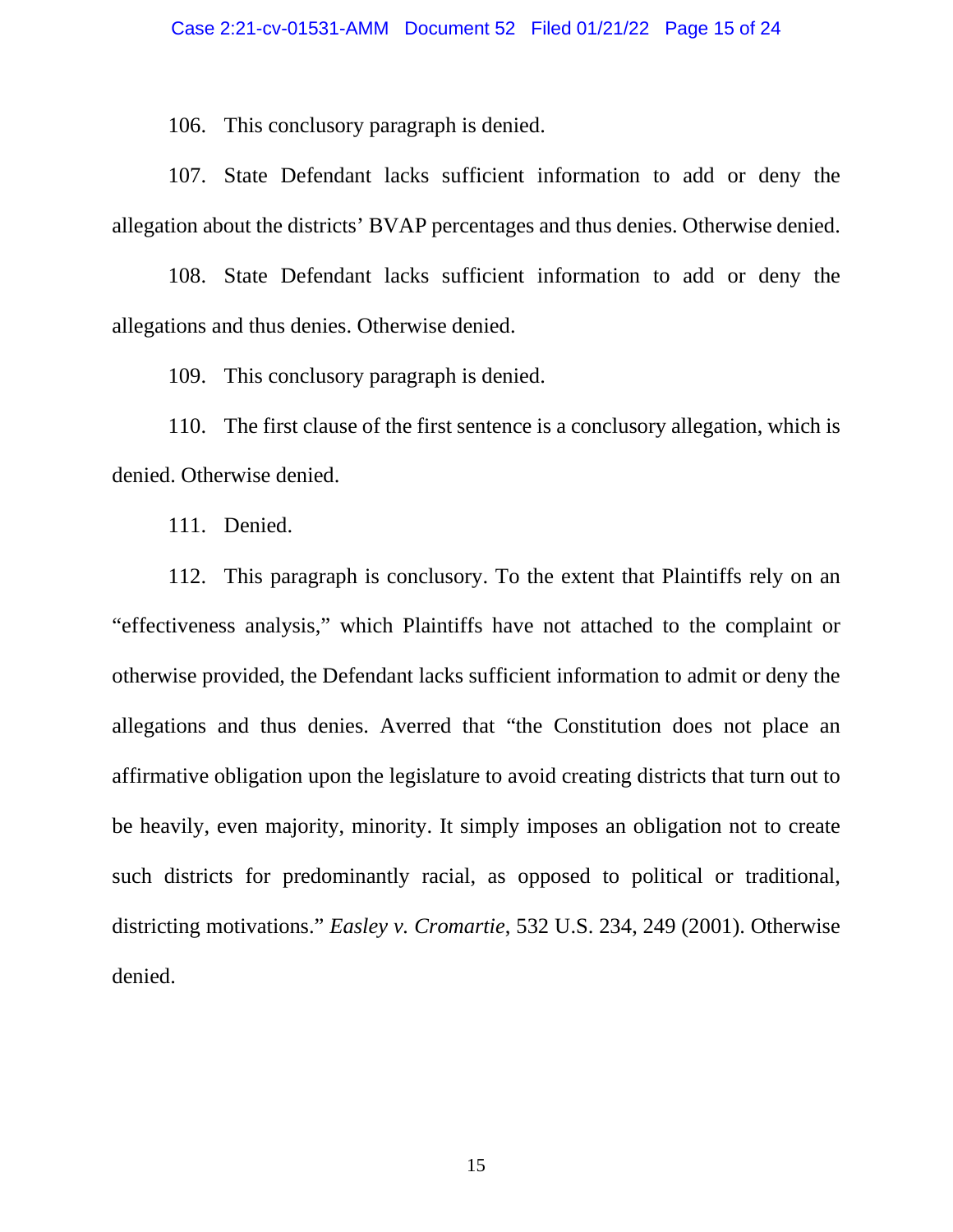#### Case 2:21-cv-01531-AMM Document 52 Filed 01/21/22 Page 16 of 24

113. State Defendant lacks sufficient information to add or deny the allegation about the district's BVAP and thus denies. Otherwise, this conclusory paragraph is denied.

114. State Defendant lacks sufficient information to add or deny the allegation about the district's BVAP and thus denies. Otherwise denied.

115. State Defendant lacks sufficient information to add or deny the allegation about the district's BVAP and thus denies. Otherwise denied.

116. Denied.

117. This conclusory paragraph is denied.

118. This paragraph is conclusory. To the extent that Plaintiffs rely on an "effectiveness analysis," which Plaintiffs have not attached to the complaint or otherwise provided, the Defendant lacks sufficient information to admit or deny the allegations and thus denies. Averred that "the Constitution does not place an affirmative obligation upon the legislature to avoid creating districts that turn out to be heavily, even majority, minority. It simply imposes an obligation not to create such districts for predominantly racial, as opposed to political or traditional, districting motivations." *Easley v. Cromartie*, 532 U.S. 234, 249 (2001). Otherwise denied.

119. This conclusory paragraph is denied.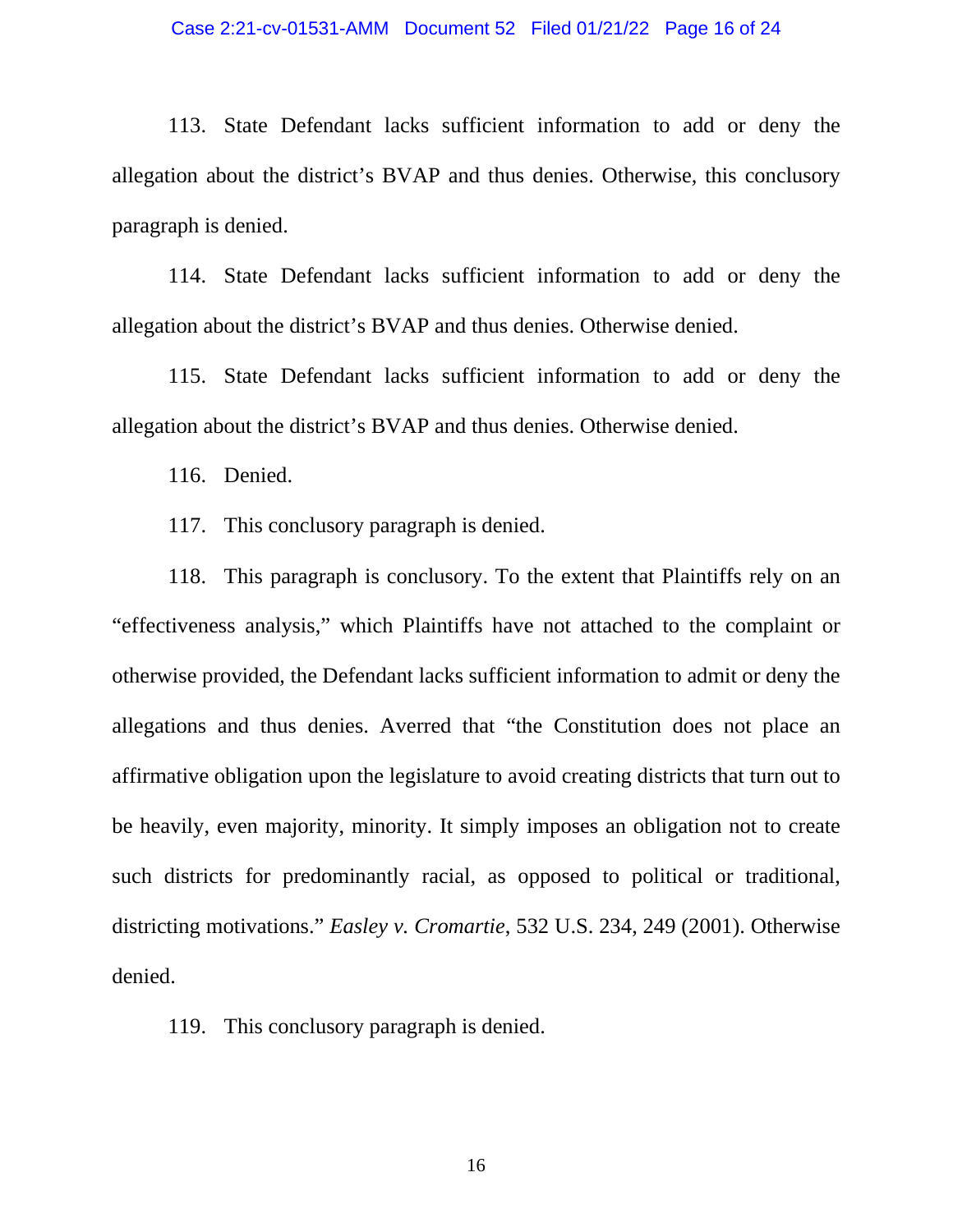#### Case 2:21-cv-01531-AMM Document 52 Filed 01/21/22 Page 17 of 24

120. State Defendant lacks sufficient information to add or deny the allegation about the districts' BVAP percentages and thus denies. Otherwise denied.

121. Denied.

122. This conclusory paragraph is denied.

123. This paragraph is conclusory. To the extent that Plaintiffs rely on an "effectiveness analysis," which Plaintiffs have not attached to the complaint or otherwise provided, the Defendant lacks sufficient information to admit or deny the allegations and thus denies. Averred that "the Constitution does not place an affirmative obligation upon the legislature to avoid creating districts that turn out to be heavily, even majority, minority. It simply imposes an obligation not to create such districts for predominantly racial, as opposed to political or traditional, districting motivations." *Easley v. Cromartie*, 532 U.S. 234, 249 (2001). Otherwise denied.

124. This conclusory paragraph is denied.

125. Admitted that the eight districts listed lie within Jefferson County. State Defendant lacks sufficient information to add or deny the allegation about the districts' BVAP percentages and thus denies. The final sentence is conclusory and is thus denied. Otherwise denied.

126. Denied.

127. This conclusory paragraph is denied.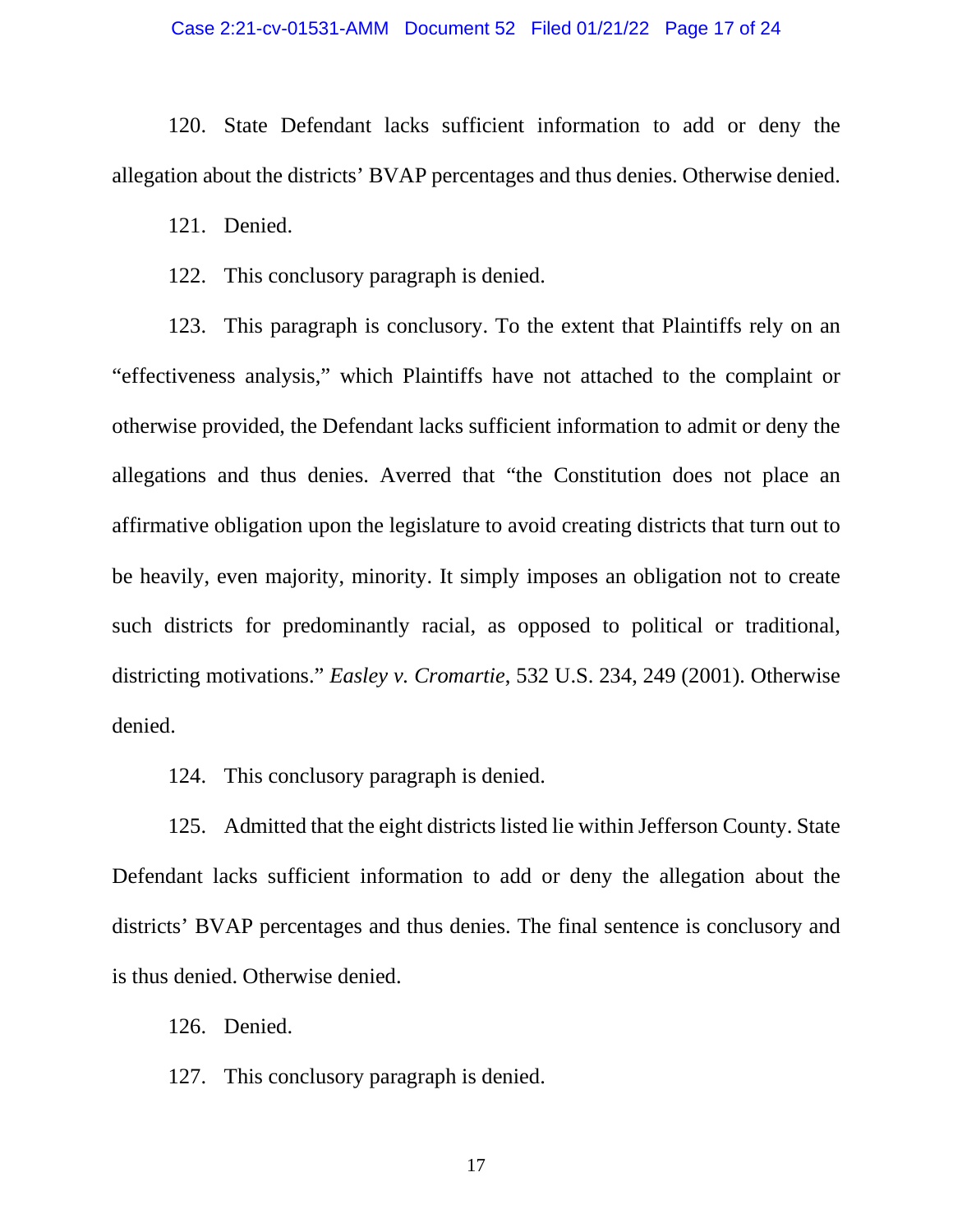128. This conclusory paragraph is denied.

129. Denied.

130. This paragraph is conclusory. To the extent that Plaintiffs rely on an "effectiveness analysis," which Plaintiffs have not attached to the complaint or otherwise provided, the Defendant lacks sufficient information to admit or deny the allegations and thus denies. Averred that "the Constitution does not place an affirmative obligation upon the legislature to avoid creating districts that turn out to be heavily, even majority, minority. It simply imposes an obligation not to create such districts for predominantly racial, as opposed to political or traditional, districting motivations." *Easley v. Cromartie*, 532 U.S. 234, 249 (2001). Otherwise denied.

131. This conclusory paragraph is denied.

132. Admitted that the six districts exist in whole or in part in Tuscaloosa County and that Districts 63 and 70 exist mostly within the City of Tuscaloosa. Otherwise denied.

133. Denied.

134. Denied.

135. State Defendant lacks sufficient information to add or deny the allegation about the districts' BVAP percentages and thus denies. Denied.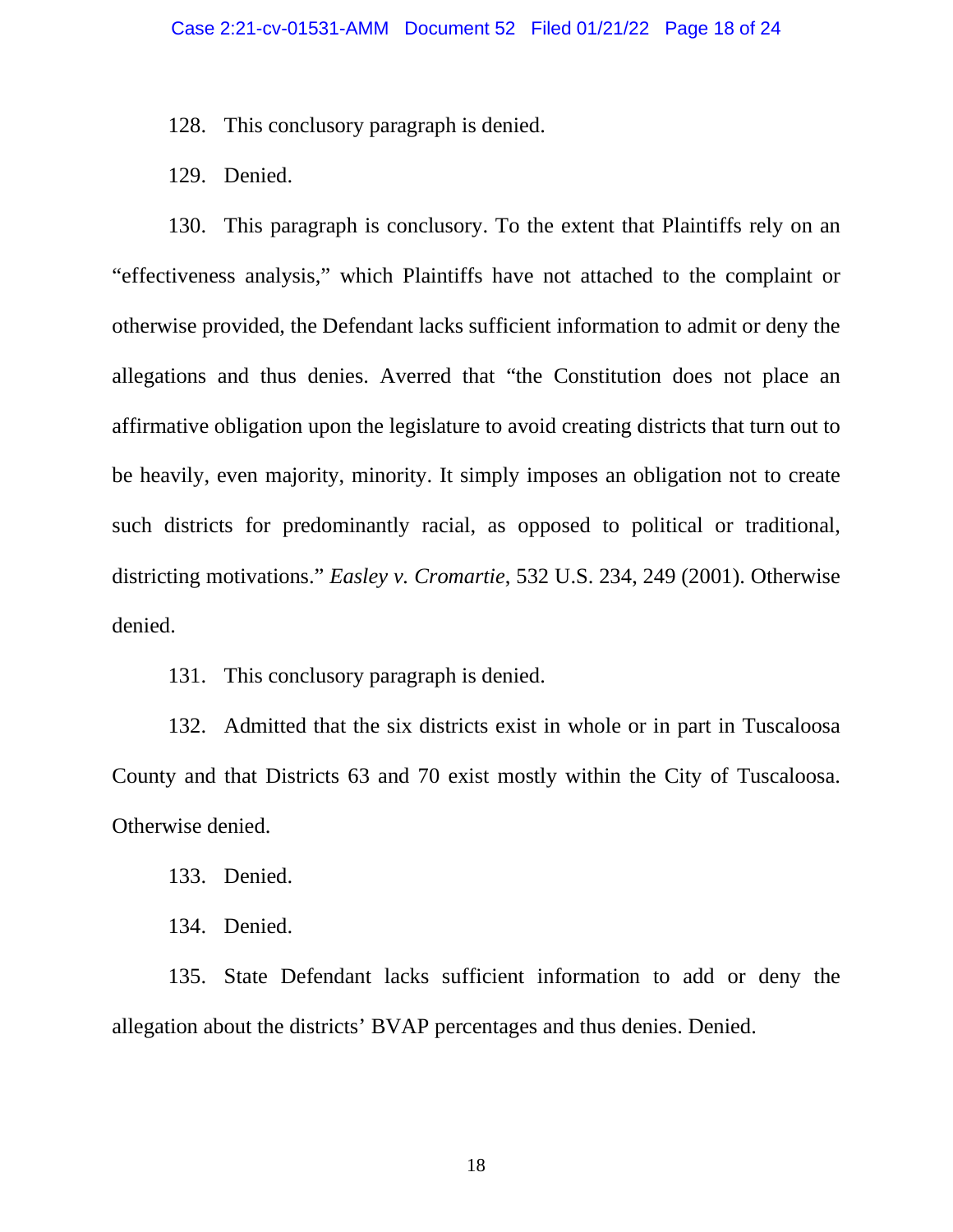#### Case 2:21-cv-01531-AMM Document 52 Filed 01/21/22 Page 19 of 24

136. The first clause of the first sentence is a conclusory allegation, which is thus denied. Otherwise denied.

137. Denied.

138. This paragraph is conclusory. To the extent that Plaintiffs rely on an "effectiveness analysis," which Plaintiffs have not attached to the complaint or otherwise provided, the Defendant lacks sufficient information to admit or deny the allegations and thus denies. Averred that "the Constitution does not place an affirmative obligation upon the legislature to avoid creating districts that turn out to be heavily, even majority, minority. It simply imposes an obligation not to create such districts for predominantly racial, as opposed to political or traditional, districting motivations." *Easley v. Cromartie*, 532 U.S. 234, 249 (2001). Otherwise denied.

## **Count I**

139. Plaintiffs' complaint is a disfavored shotgun pleading, which commits the "mortal sin of re-alleging all preceding counts." *Weiland v. Palm Beach Cnty. Sheriff's Off.*, 792 F.3d 1313, 1322 (11th Cir. 2015). In so doing, Plaintiffs incorporate various allegations concerning House Districts into a count concerning the Senate Districts. Out of an abundance of caution, State Defendant adopts and incorporates the foregoing responses as if fully set forth herein.

140. Admitted.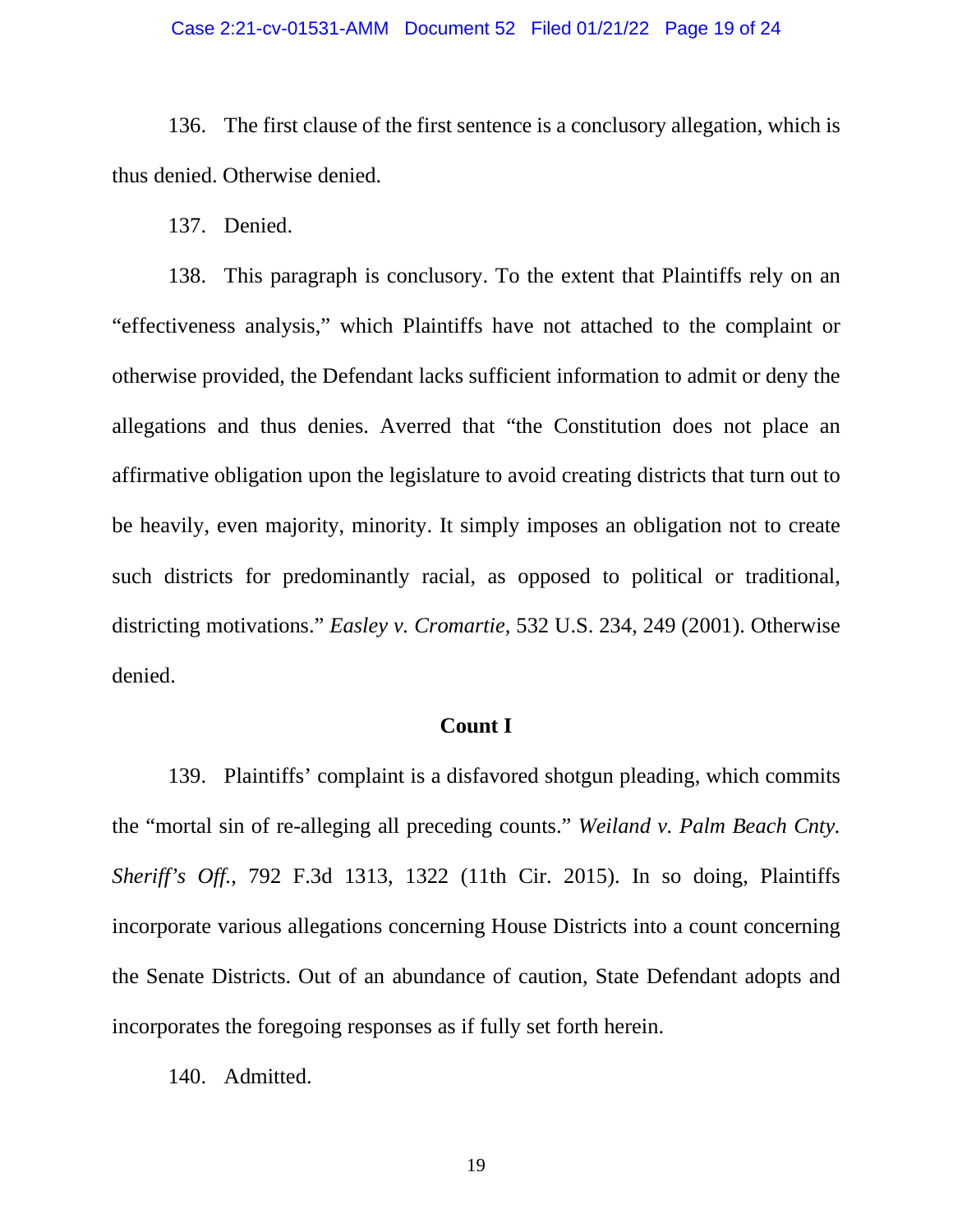- 141. Denied.
- 142. Denied.
- 143. Denied.

## **Count II**

144. Plaintiffs' complaint is a disfavored shotgun pleading, which commits the "mortal sin of re-alleging all preceding counts[,]" thereby "causing each successive count to carry all that came before and the last count to be a combination of the entire complaint." *Weiland v. Palm Beach Cnty. Sheriff's Off.*, 792 F.3d 1313, 1322 (11th Cir. 2015). In so doing, Plaintiffs incorporate various allegations concerning Senate Districts and Count One into a count concerning the House Districts. Out of an abundance of caution, State Defendant adopts and incorporates the foregoing responses if fully set forth herein.

- 145. Admitted.
- 146. Denied.
- 147. Denied.
- 148. Denied.

**PRAYER FOR RELIEF:** State Defendant denies that Plaintiffs are entitled to any relief.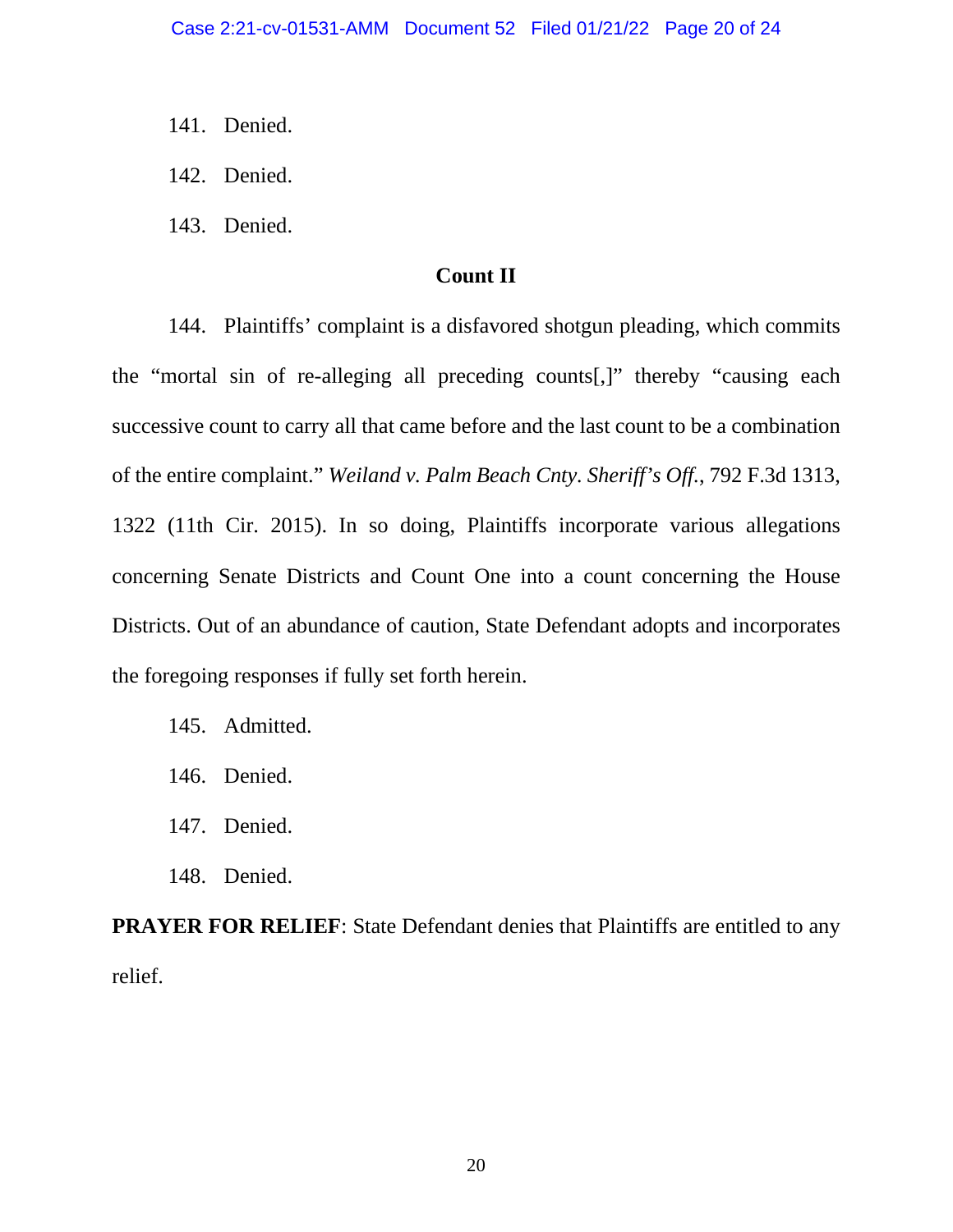### **General Denial**

State Defendant denies each and every allegation in Plaintiffs' Complaint that is not expressly admitted above.

# **Additional Defenses**

1. Plaintiffs fail to state a claim upon which relief can be granted.

2. Plaintiffs have failed to file "a short and plain statement of the claim showing that the pleader is entitled to relief." *See* FED. R. CIV. P. 8(a)(2).

3. Plaintiffs' complaint includes multiple conclusory allegations without supporting factual allegations showing an entitlement to relief.

4. Plaintiffs have filed a disfavored shotgun complaint.

5. Plaintiffs have no lawful remedy.

6. To the extent plaintiffs seek relief before the 2022 elections, it would be inequitable to afford them relief so soon before the elections.

7. Plaintiffs seek inappropriate relief, including relief that is not within the Secretary of State's authority to accomplish.

8. The Legislature drew districts without consideration of race and is not guilty of racial gerrymandering.

9. Race did not predominate in the drawing of any challenged district.

10. The challenged districts were drawn in compliance with traditional districting criteria.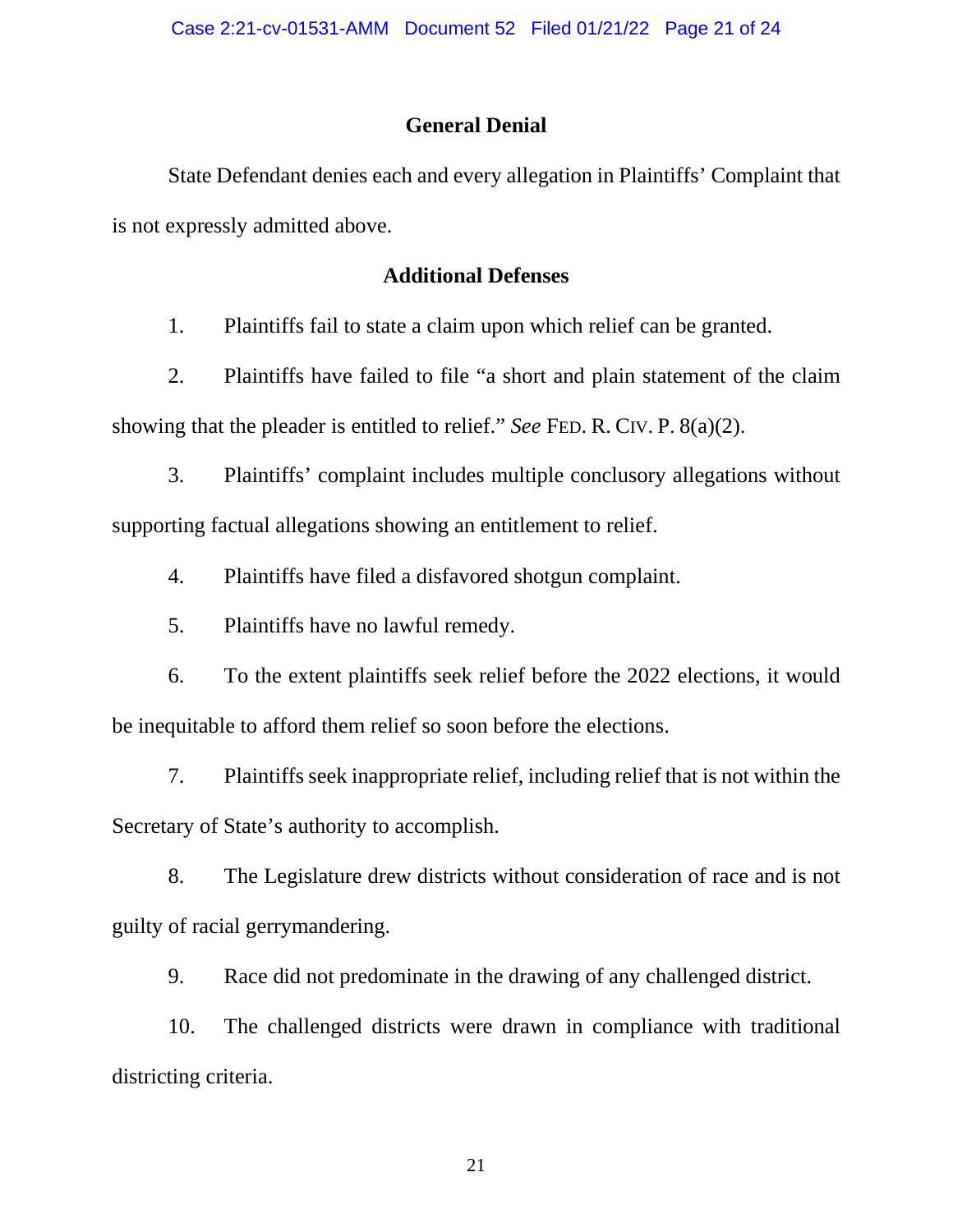#### Case 2:21-cv-01531-AMM Document 52 Filed 01/21/22 Page 22 of 24

11. Plaintiffs' complaints about the timing of the redistricting process are attributable to the Census Bureau's considerable delays in delivering districting data as statutorily required as well as the need to draw not only the House and Senate maps but also a Congressional map and a map for the State Board of Education, and to do so as soon as possible given 2022 election deadlines.

12. The relief that Plaintiffs request is against the public interest.

13. Alabama neither "cracked" nor "packed" minority voters in its State legislative districts.

14. Plaintiffs do not have a legal injury with respect to any claim related to county-splitting.

15. This Court lacks jurisdiction to require the State to comply with the Alabama Constitution.

16. This Court lacks jurisdiction to require the State to comply with the Redistricting Guidelines.

17. "[T]he Constitution does not place an affirmative obligation upon the legislature to avoid creating districts that turn out to be heavily, even majority, minority. It simply imposes an obligation not to create such districts for predominantly racial, as opposed to political or traditional, districting motivations." *Easley v. Cromartie*, 532 U.S. 234, 249 (2001).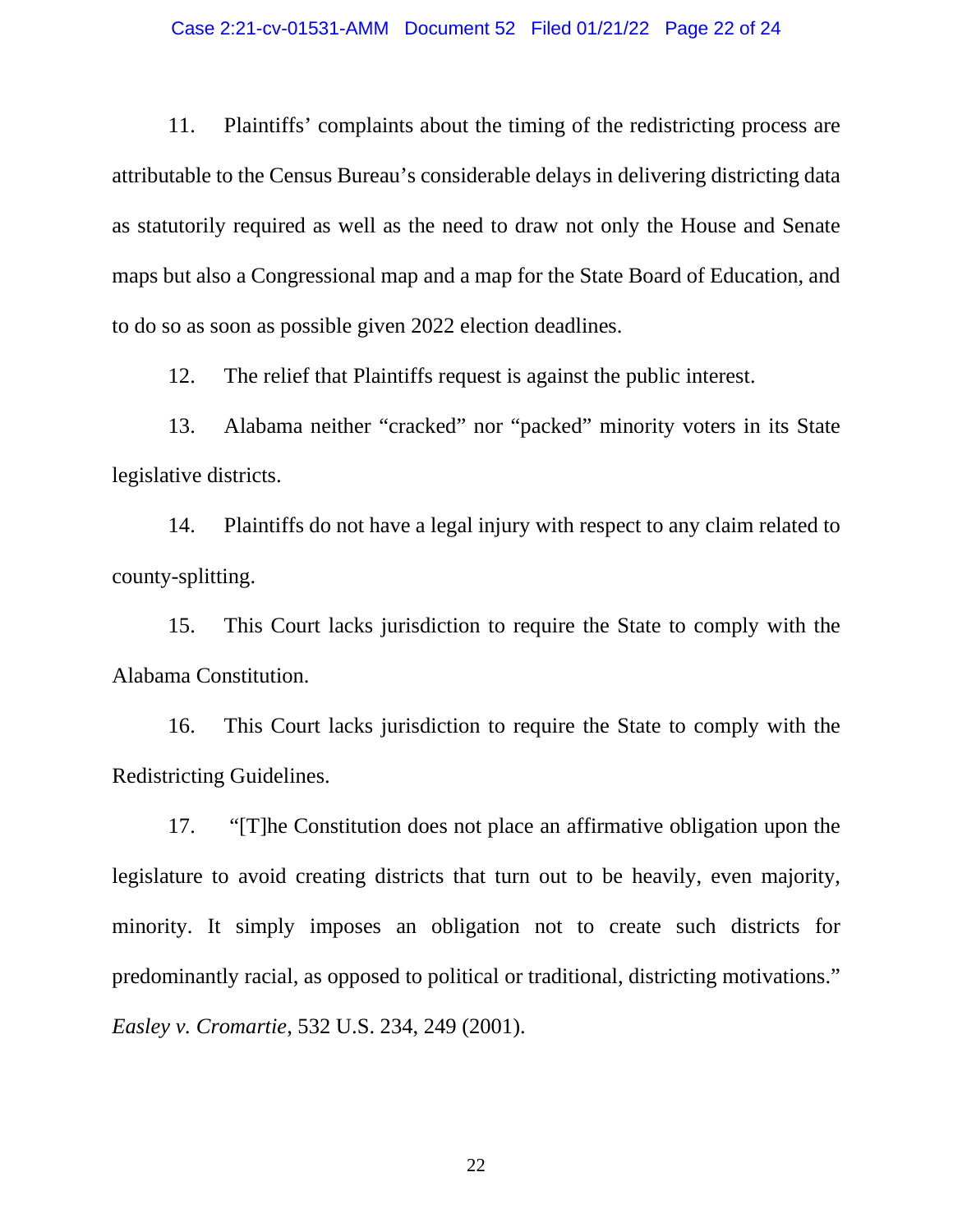Done this 21st of January, 2022.

*Respectfully submitted*,

Steve Marshall *Attorney General*

Edmund G. LaCour Jr. (ASB-9182-U81L) *Solicitor General* 

James W. Davis (ASB-4063-I58J) *Deputy Attorney General* 

A. Barrett Bowdre (ASB-2087-K29V) Thomas A. Wilson (ASB-1494-D25C) *Deputy Solicitors General*

/s/ Benjamin M. Seiss Misty S. Fairbanks Messick (ASB-1813- T71F) A. Reid Harris (ASB-1624-D29X) Brenton M. Smith (ASB-1656-X27Q) Benjamin M. Seiss (ASB-2110-O00W)  *Assistant Attorneys General*

OFFICE OF THE ATTORNEY GENERAL STATE OF ALABAMA 501 Washington Avenue P.O. Box 300152 Montgomery, Alabama 36130-0152 Telephone: (334) 242-7300 Fax: (334) 353-8400 Edmund.LaCour@AlabamaAG.gov Barrett.Bowdre@AlabamaAG.gov Thomas.Wilson@AlabamaAG.gov Jim.Davis@AlabamaAG.gov Misty.Messick@AlabamaAG.gov Reid.Harris@AlabamaAG.gov Brenton.Smith@AlabamaAG.gov Ben.Seiss@AlabamaAG.gov

# *Counsel for Secretary of State Merrill*